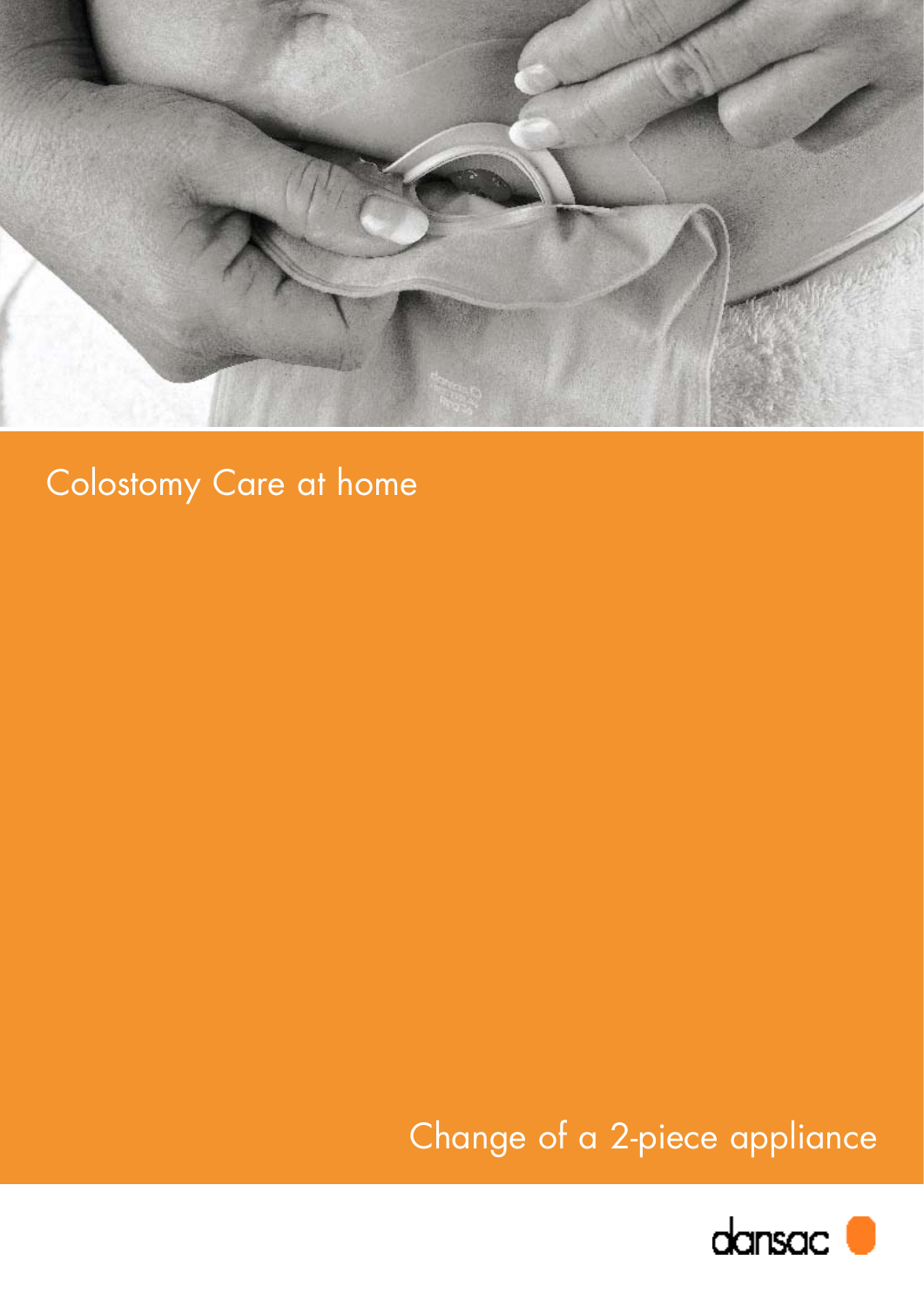# Application of a 2-piece colostomy/closed pouch

#### You will need:

a) Disposal bag

care.

- b) Dry wipes for washing/drying
- c) Warm water for washing
- 
- e) Scissors for cutting wafer (if required) f) Any accessories you may use

It is important to be prepared and have all equipments you require at hand before starting your stoma





Remove the used pouch. Empty the pouch contents by cutting open the bottom of the pouch, and flush the contents away.



Cleanse your stoma and the surrounding skin thoroughly.



Dry with clean, dry non-woven wipes. It is important that the skin surrounding your stoma is completely dry before putting on a new pouch.



If needed use the stoma measuring guide to determine the size of the stoma.



Press the wafer from centre to edge and continue around the stoma until you are certain the wafer fits snugly and securely.



Snap the pouch onto the wafer.



Use your fingers all the way around to make sure the pouch is attached to the wafer.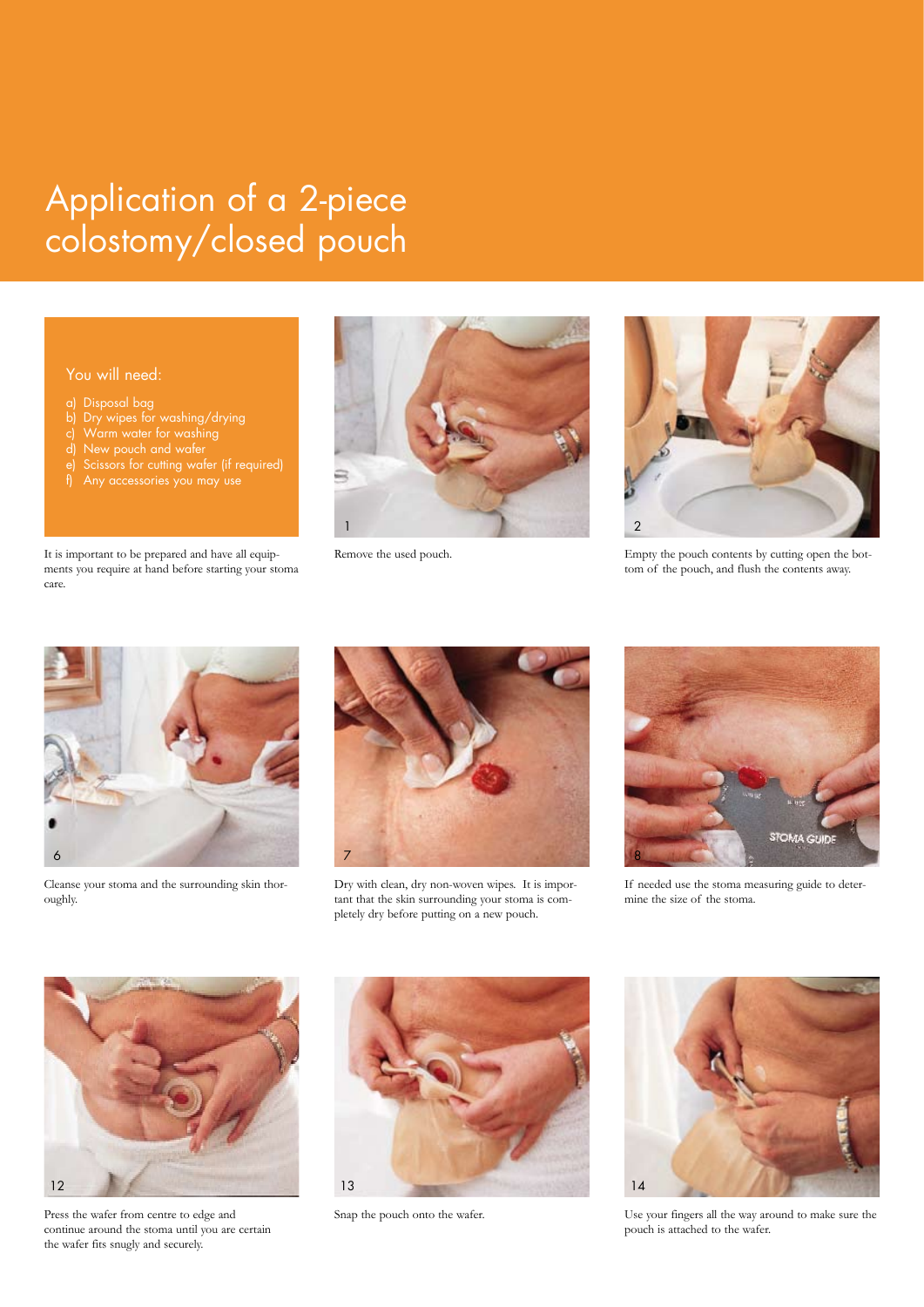## **Colostomy**

A colostomy is a surgically created opening in the large bowel. The fore no sensation.





Tighten the skin on your abdomen by pressing it with one hand, while you carefully remove the adhesive wafer.



Place the used pouch and wafer into a small disposal bag, tying a knot before placing into a waste bin.



Dampen a few non-wovens in lukewarm water.



If your stoma is uneven or oval, adjust the hole in the wafer with small, sharp scissors or use the tip of your finger to even the hole to the correct stoma diameter. Remember: it is

important that the hole fits your stoma snugly without applying any pressure.



Remove the protective covering of the adhesive wafer immediately before application.



Centre the adhesive wafer opening over the stoma and press into place.



Double check that the pouch is securely connected to the wafer ring.